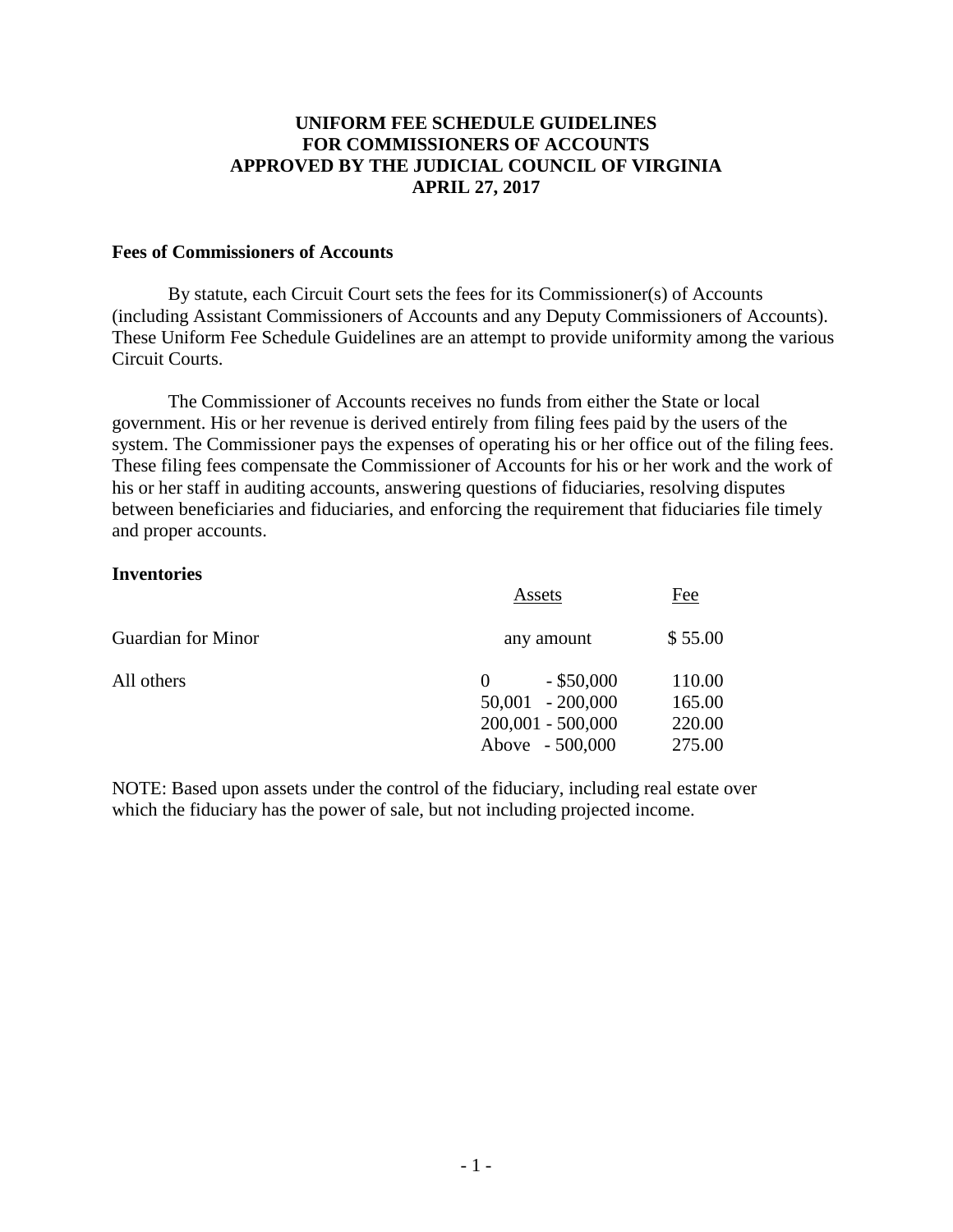### **First Account of a Decedent's Estate**

| <b>Assets from Inventory plus Additions</b>                                                                                                                                    | Fee                                                                                                                                        |
|--------------------------------------------------------------------------------------------------------------------------------------------------------------------------------|--------------------------------------------------------------------------------------------------------------------------------------------|
| \$50,000<br>$0 -$<br>$50,001 -$<br>100,000<br>$100,001 - 200,000$<br>200,001 - 300,000<br>$300,001 - 500,000$<br>500,001 - 700,000<br>700,001 - 1,000,000<br>Above - 1,000,000 | \$220.00<br>440.00<br>550.00<br>660.00<br>825.00<br>990.00<br>1,320.00<br>1,320.00<br>plus .00075 in<br>excess of<br>$$1,000,000$ , not to |
|                                                                                                                                                                                | exceed a total fee<br>of \$11,000.00<br>(except as may be                                                                                  |
|                                                                                                                                                                                | approved by the<br>Court)                                                                                                                  |
|                                                                                                                                                                                |                                                                                                                                            |

NOTE: "Assets from Inventory" for a decedent's estate means the probate assets, including real estate over which the fiduciary has the power of sale (Parts 1 and 3 of the Inventory). "Additions" are receipts, capital gains, and adjustments (Lines 2, 3, and 4 of the Account Summary).

## **Second and Subsequent Accounts of a Decedent's Estate**

The fee shall be determined by applying the fee schedule for a First Account to the assets brought forward (at market value) plus additions during the accounting period.

### **Statements In Lieu of Settlement of Account**

Fee (Effective July 1, 2017)

| Statement in Lieu        | \$150.00 |
|--------------------------|----------|
| Notice of Intent to File | 75.00    |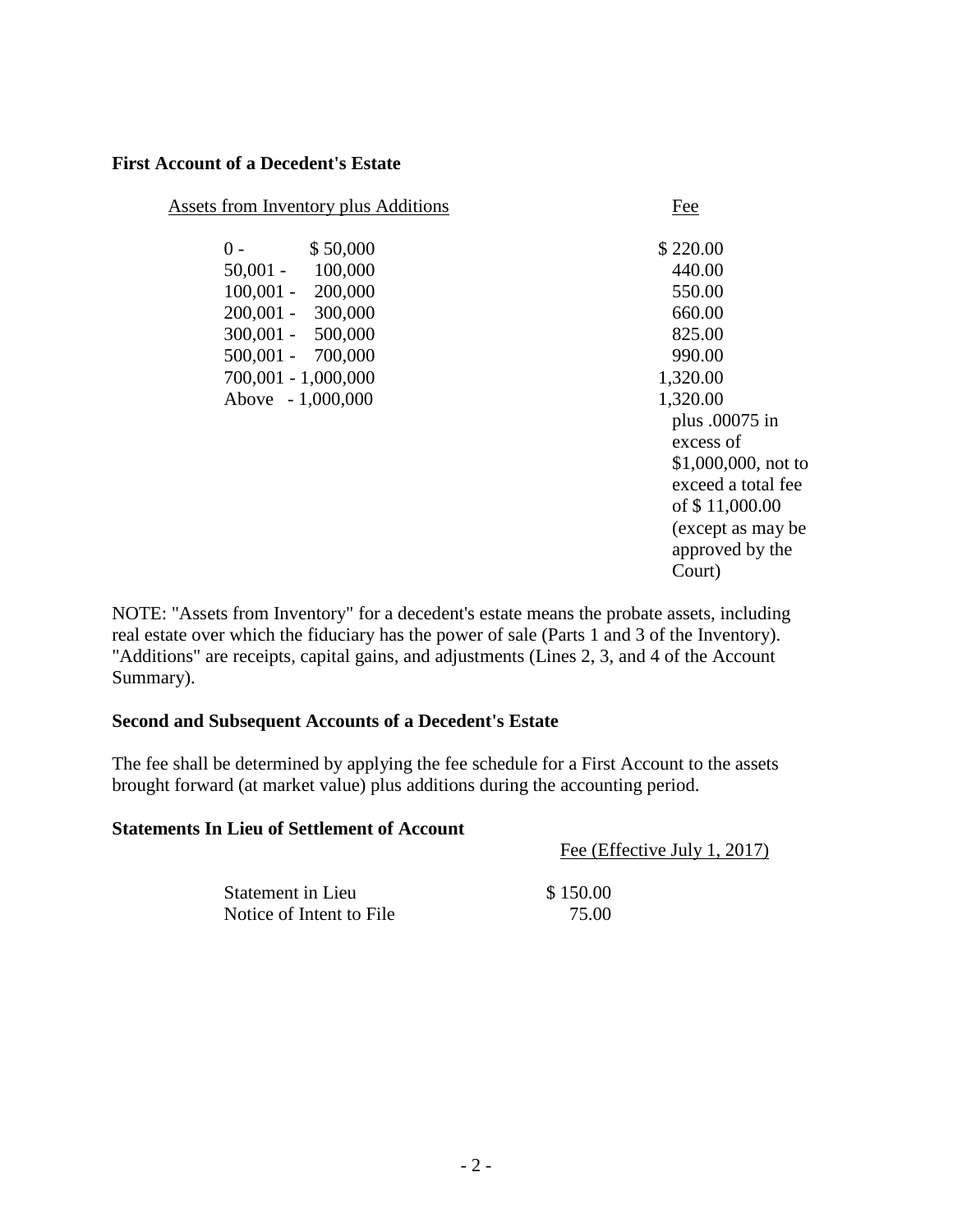### **First Account of a Trust or a Conservatorship**

| Assets from Inventory plus Additions | Fee                |
|--------------------------------------|--------------------|
| $\theta$<br>$-$ \$ 50,000            | \$220.00           |
| $50,001 -$<br>100,000                | 330.00             |
| $100,001 - 200,000$                  | 440.00             |
| 200,001 - 300,000                    | 550.00             |
| 300,001 - 500,000                    | 660.00             |
| 500,001 - 700,000                    | 770.00             |
| 700,001 - 1,000,000                  | 880.00             |
| Above - 1,000,000                    | 880.00             |
|                                      | plus $.0005$ in    |
|                                      | excess of          |
|                                      | $$1,000,000,$ not  |
|                                      | to exceed a total  |
|                                      | fee of \$11,000.00 |
|                                      | (except as may     |
|                                      | be approved by     |

the Court)

NOTE: "Assets from Inventory" for a Trust means the Trust Assets, including real estate over which the Trustee has the power of sale (Parts 1 and 2 of the Inventory) and "Assets from Inventory" for a Conservatorship means the Conservator Assets, including real estate over which the Conservator has the power of sale and the incapacitated person's interest in any real or personal property that will pass to another at the incapacitated person's death (Parts 1, 2, and 5 of the Inventory). "Additions" are receipts, capital gains, and adjustments (Lines 2, 3, 4, and 5 for the Trust and Lines 2b, 3 and 4 for the Conservatorship).

#### **Second and Subsequent Accounts of a Trust or a Conservatorship**

 The fee shall be determined by applying the fee schedule for a First Account to the assets brought forward (at market value) plus additions during the accounting period. The maximum fee shall not exceed \$ 8,250.00.

# **NOTE: If the ward is a Medicaid recipient, the maximum account filing fee is set by statute at \$25.00 (Virginia Code § 64.2-1305).**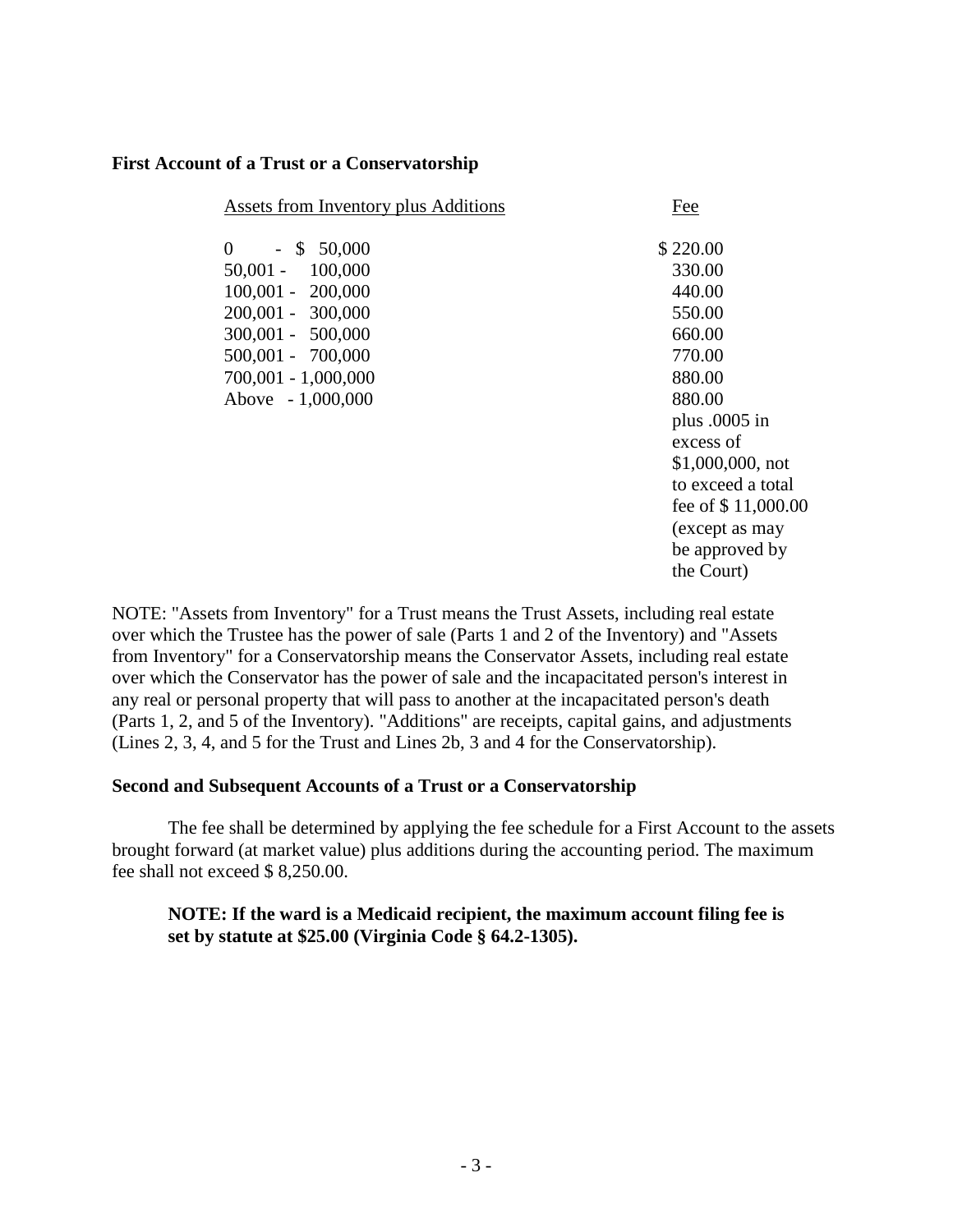### **First Account of a Minor**

| Assets from Inventory plus Additions | Fee                      |
|--------------------------------------|--------------------------|
| $\theta$<br>$-$ \$ 50,000            | \$110.00                 |
| 50,001 - 100,000                     | 165.00                   |
| $100,001 - 200,000$                  | 220.00                   |
| 200,001 - 300,000                    | 275.00                   |
| 300,001 - 500,000                    | 330.00                   |
| 500,001 - 700,000                    | 385.00                   |
| 700,001 - 1,000,000                  | 440.00                   |
| Above - 1,000,000                    | 440.00                   |
|                                      | plus $.0005$ in          |
|                                      | excess of                |
|                                      | $$1,000,000, \text{not}$ |
|                                      | to exceed a total        |
|                                      | fee of \$5,500.00        |
|                                      | (except as may           |
|                                      | be approved by           |
|                                      | the Court)               |

NOTE: "Assets from Inventory" means the Guardianship assets, including real estate over which the Guardian has power of sale (Parts 1 and 2 of the Inventory). "Additions" are receipts, capital gains, and adjustments (Lines 2b, 3 and 4).

#### **Second and Subsequent Accounts of a Minor**

The fee shall be determined by applying the fee schedule for a First Account to the assets brought forward (at market value) plus additions during the accounting period. The maximum fee shall not exceed \$ 5,500.00.

## **Foreclosure Accounts (Interim and Final)**

| Sale Price          |                | <b>Fee</b> |
|---------------------|----------------|------------|
| $\theta$            | $-$ \$ 100,000 | \$275.00   |
| $100,001 - 300,000$ |                | 330.00     |
| $300,001 - 450,000$ |                | 495.00     |
| $450,001 - 600,000$ |                | 660.00     |
| $600,001 - 750,000$ |                | 825.00     |
| 750,001 - 900,000   |                | 990.00     |
| Above - 900,000     |                | 1,100.00   |

Note: The Commissioner may charge an additional fee of \$165.00 when the Trustee is unable to produce the original note, which fee shall be shown on the Account as a charge to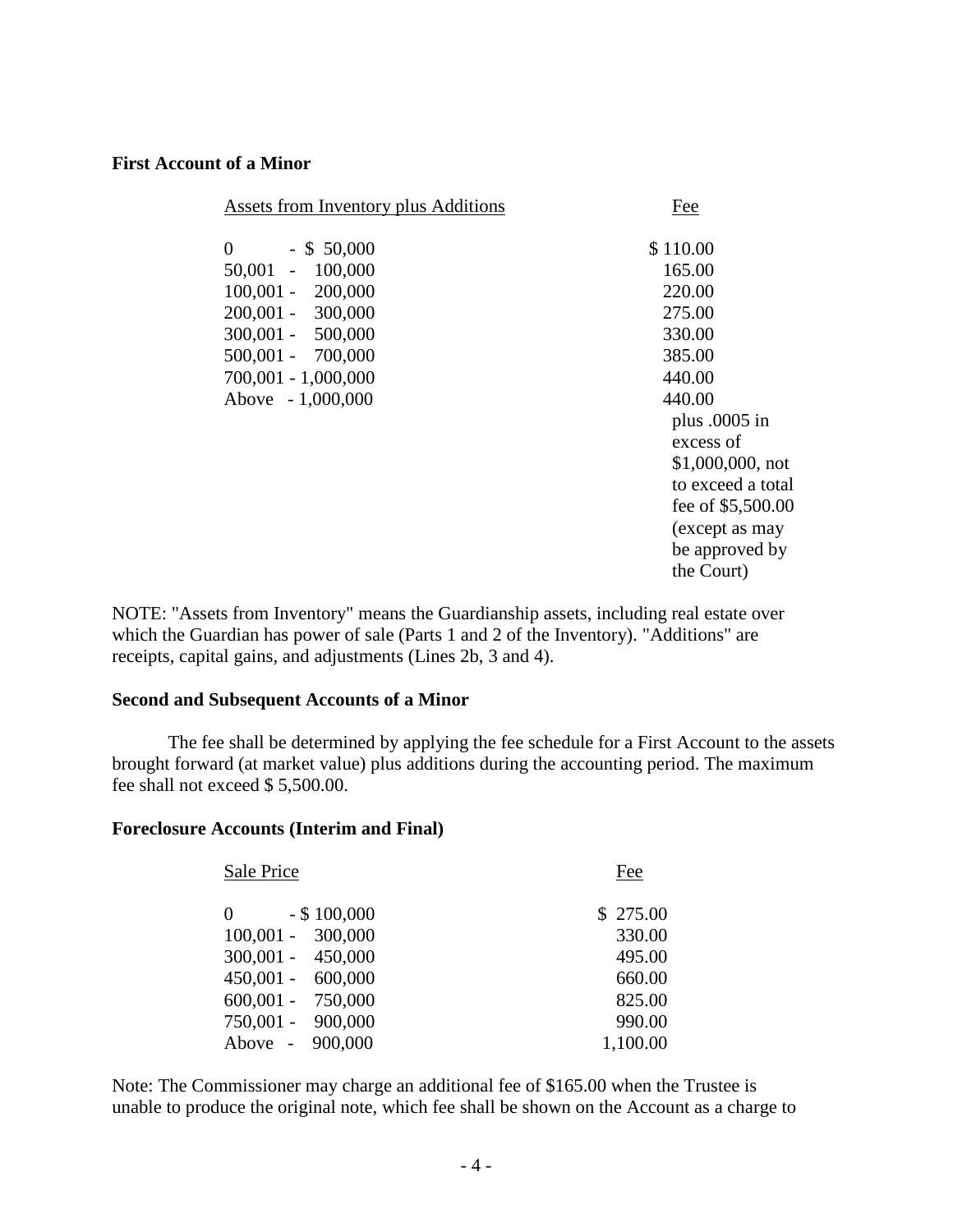the noteholder.

## **Taking and Reporting of Debts and Demands**

A fee of \$ 275.00 plus the costs of advertisement, subject to the provisions below regarding fees for contested hearings.

# **Receiving Claims Against the Estate After Qualification**

A fee of \$ 55.00 for each creditor's claim filed with the Commissioner after qualification, other than claims filed in response to a notice of Debts and Demands hearing. This fee shall be charged to the creditor.

**Delinquency Fees** (To be collected against the fiduciary personally)

1. Failure to file an inventory in a timely manner resulting in a letter from the Commissioner: \$ 30.00.

2. Failure to file settlement of accounts in a timely manner resulting in a letter from the Commissioner: \$ 30.00.

3. Issuance of a summons by Commissioner: \$ 85.00.

 4. Commissioner's report to the Court on failure of a fiduciary to comply with a summons: \$ 165.00.

 5. Commissioner's report to the Court of delinquent accounts and unsettled accounts as required by Virginia Code § 64.2-1216: \$ 55.00.

 6. Appearance in Court to prosecute a Show Cause Order issued against a fiduciary: \$ 220.00.

## **Increased Fees for Review of Accounts**

 When a Commissioner's review of an account requires exceptional time, the Commissioner may seek Court approval to increase his or her fees. The Commissioner's request for approval of an increased fee must be made in writing, and include his or her justification for requesting the increased fee. The Commissioner shall give notice of his request for Court approval to the fiduciary so that the fiduciary has an opportunity to be heard. When formulating a request for an increase of the fee, the Commissioner may take into consideration the following factors:

 1. The amount of time spent by the Commissioner and his or her staff in reviewing the account and the vouchers, as affected by the number of vouchers and the quality, completeness and accuracy of preparation of the account.

 2. The dollar value, number and nature of the assets in the estate, and the assets outside of the estate which impact on the distribution of the probate estate.

 3. The amount of time spent by the Commissioner and his or her staff on research and rendering decisions on questions of law.